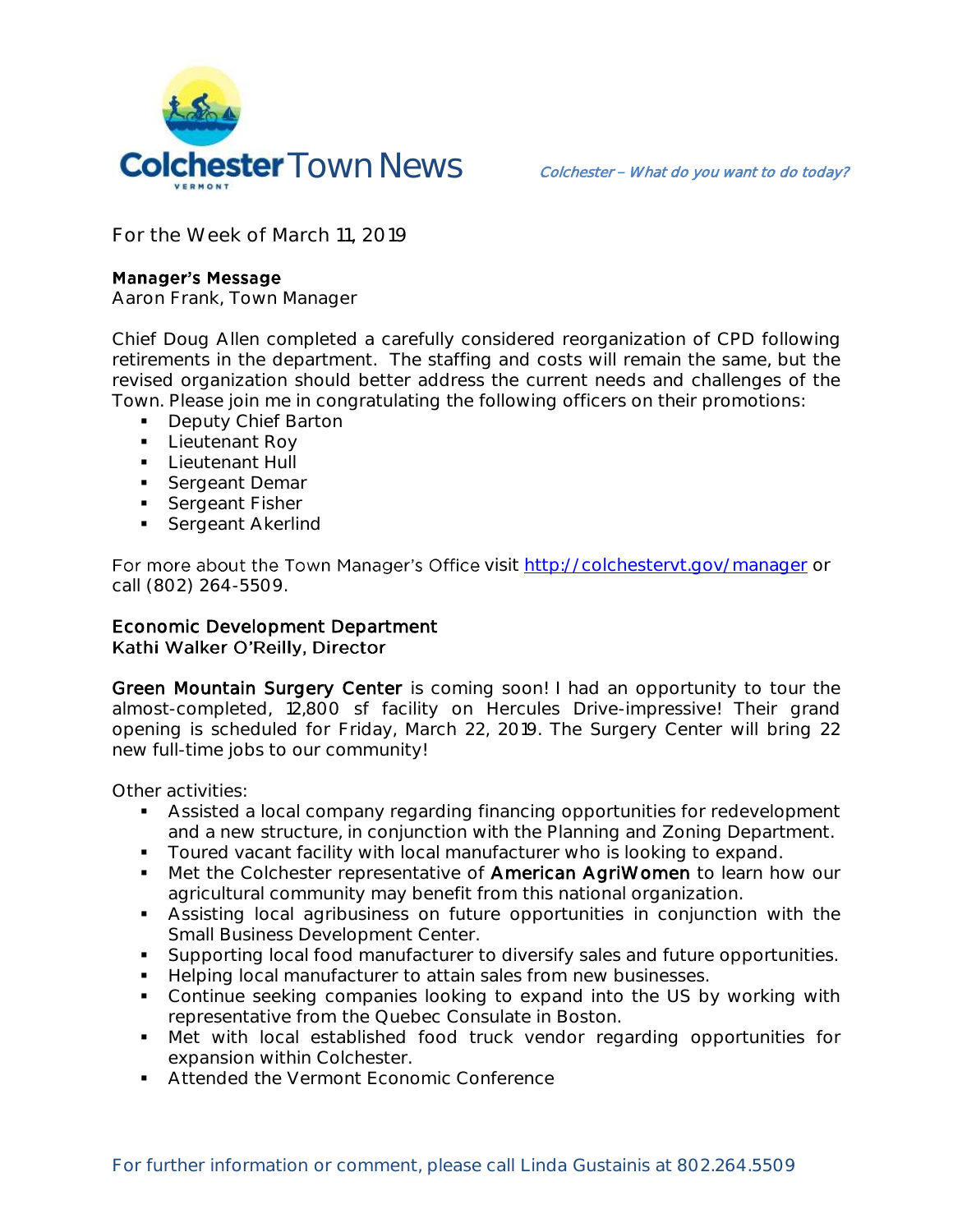

 Attended meetings of the Brownfields Advisory Committee; Rotary (x3); Chittenden County Development Corporation; SSTA Board

For more visit [http://www.colchestervt.gov/e](http://www.colchestervt.gov/)condev or call (802) 264-5508.

## Planning and Zoning Department Sarah Hadd, Director

The Colchester Planning Commission transferred the 2019 Town Plan to the Selectboard. The Selectboard will hold hearings on the Plan on March 12th and 26th with possible adoption at the last meeting. The current draft can be found online at tinyurl.com/2019TownPlan.

The Development Review Board will meet on March 13th to consider:

- Conditional use application of Myles and Merga Cahoon for a 1,232 sq. ft. accessory structure located at 36 Curve Hill Road, tax map 9, parcel 17-2
- A final plat application of Peter Weller for a two lot conventional subdivision of a 10.11 acre parcel with Lot A to be a 6.3 acre parcel developed with an existing residence and accessory buildings; and Lot B to be a 3.8 acre parcel to be developed with a single family residence located at 500 Depot Road, tax map 9, parcel 7-1
- Appeal of Zoning Administrator's decision by Mongeon Bay Properties, LLC of a notice of violation letter dated January 16, 2019 for an increase in overall lot coverage to a pre-existing, non-conforming lot located at 0 East Lakeshore Drive, tax map 68, parcel 1
- Site plan application of John Liscio to remove 2,600 sq. ft. of gravel and parking area and increase the paved parking area by 4,200 sq. ft. to create 25 total parking spaces to serve an existing 1,970 sq. ft. dental office and a one (1) bedroom apartment located at 369 Heineberg Drive, tax map 37, parcel 78
- Sketch plan application of Severance Corners Village Center, LLC to amend a previously approved planned unit development consisting of 241 dwelling units and 97,059 square feet of mixed office, commercial, retail and restaurant space on five lots to create a new .37 acre parcel located at 2588 Blakely Road, tax map 8, parcel 37-1

For more visit<http://colchestervt.gov/planningz> or call (802) 264-5600.

**Upcoming Town Meetings:** 

- Planning Commission: 1st & 3rd Tuesdays of the month, 7:00 PM. Next meeting: 3/19
- **Development Review Board:** 2<sup>nd</sup> Wednesday of the month, 7:00pm. April meeting: 4/10
- Recreation Advisory Board: 2<sup>nd</sup> Wednesday of the month, 7:00am, Champlain Room, 2<sup>nd</sup> floor. April meeting: 4/10